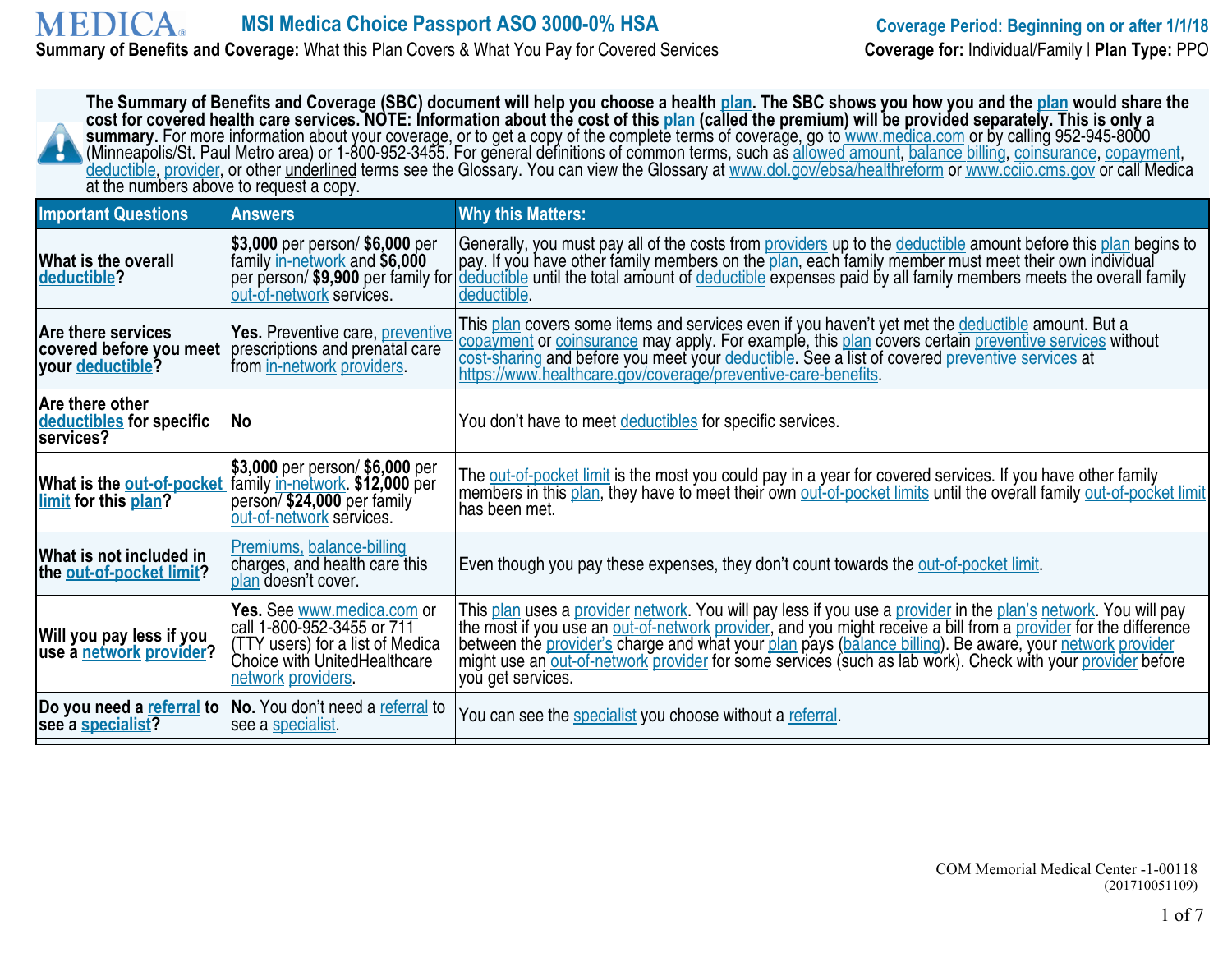#### **MEDICA MSI Medica Choice Passport ASO 3000-0% HSA Coverage Period: Beginning on or after 1/1/18 Summary of Benefits and Coverage:** What this Plan Covers & What You Pay for Covered Services **Coverage for:** Individual/Family | **Plan Type:** PPO

All coinsurance costs shown in this chart are after your deductible has been met, if a deductible applies.

| <b>Common Medical Event</b>                                                                                                                                 | <b>Services You May</b><br><b>Need</b>                          | <b>Network Provider</b><br>(You will pay the least) (You will pay the most)                                               | <b>What You Will Pay</b><br>Out-of-network                                                                | <b>Limitations, Exceptions &amp; Other Important Information</b>                                                                                                                                                                   |
|-------------------------------------------------------------------------------------------------------------------------------------------------------------|-----------------------------------------------------------------|---------------------------------------------------------------------------------------------------------------------------|-----------------------------------------------------------------------------------------------------------|------------------------------------------------------------------------------------------------------------------------------------------------------------------------------------------------------------------------------------|
| If you visit a health care provider's office                                                                                                                | Primary care visit to<br>treat an injury or illness coinsurance | <b>Primary care: 0%</b><br>coinsurance<br>Chiropractic: 0%<br>Convenience: 0%<br>coinsurance                              | Primary: 30%<br>coinsurance<br><b>Chiropractic: 30%</b><br>coinsurance<br>Convenience:<br>30% coinsurance | Limited to 15 visits per member, per year for<br>out-of-network chiropractic care.                                                                                                                                                 |
| lor clinic                                                                                                                                                  | <b>Specialist visit</b>                                         | 0% coinsurance                                                                                                            | 30% coinsurance                                                                                           | --none---                                                                                                                                                                                                                          |
|                                                                                                                                                             | Preventive care/<br>screening/<br>immunization                  | No charge. Deductible<br>does not apply.                                                                                  | 30% coinsurance                                                                                           | You may have to pay for services that aren't preventive.<br>Ask your provider if the services needed are preventive.<br>Then check what your plan will pay for. Routine physicals<br>and eye exams are not covered out-of-network. |
|                                                                                                                                                             | Diagnostic test (x-ray,<br>blood work)                          | Lab: 0% coinsurance<br>X-ray: 0% coinsurance                                                                              | 30% coinsurance                                                                                           | ---none---                                                                                                                                                                                                                         |
| If you have a test                                                                                                                                          | Imaging (CT/PET<br>scans, MRIs)                                 | 0% coinsurance                                                                                                            | 30% coinsurance                                                                                           | --none---                                                                                                                                                                                                                          |
| If you need drugs to treat your illness or<br>condition<br>More information about prescription drug<br>coverage is available at<br>www.medica.com/drugcost2 | Generic drugs                                                   | <b>Retail: 0% coinsurance</b><br>Mail order: 0%<br>coinsurance<br>Preventive: No charge.<br>Deductible does not<br>apply. | 30% coinsurance                                                                                           |                                                                                                                                                                                                                                    |
|                                                                                                                                                             | Preferred brand drugs                                           | Retail: 0% coinsurance<br>Mail order: 0%<br>coinsurance<br>Preventive: No charge.<br>Deductible does not<br>apply.        | 30% coinsurance                                                                                           | Up to a 31-day supply/ retail or 93-day supply/ mail order<br>prescription. Mail order drugs not covered out-of-network.                                                                                                           |
|                                                                                                                                                             | Non-preferred brand<br>∣drugs                                   | Retail: 0% coinsurance<br>Mail order: 0%<br>coinsurance<br><b>Preventive: Benefit</b><br>does not apply.                  | 30% coinsurance                                                                                           |                                                                                                                                                                                                                                    |
|                                                                                                                                                             | <b>Specialty drugs</b>                                          | Preferred: 0%<br>coinsurance<br>Non-Preferred: 0%<br>coinsurance                                                          | Not covered                                                                                               | Up to a 31-day supply per prescription received from a<br>designated specialty pharmacy.                                                                                                                                           |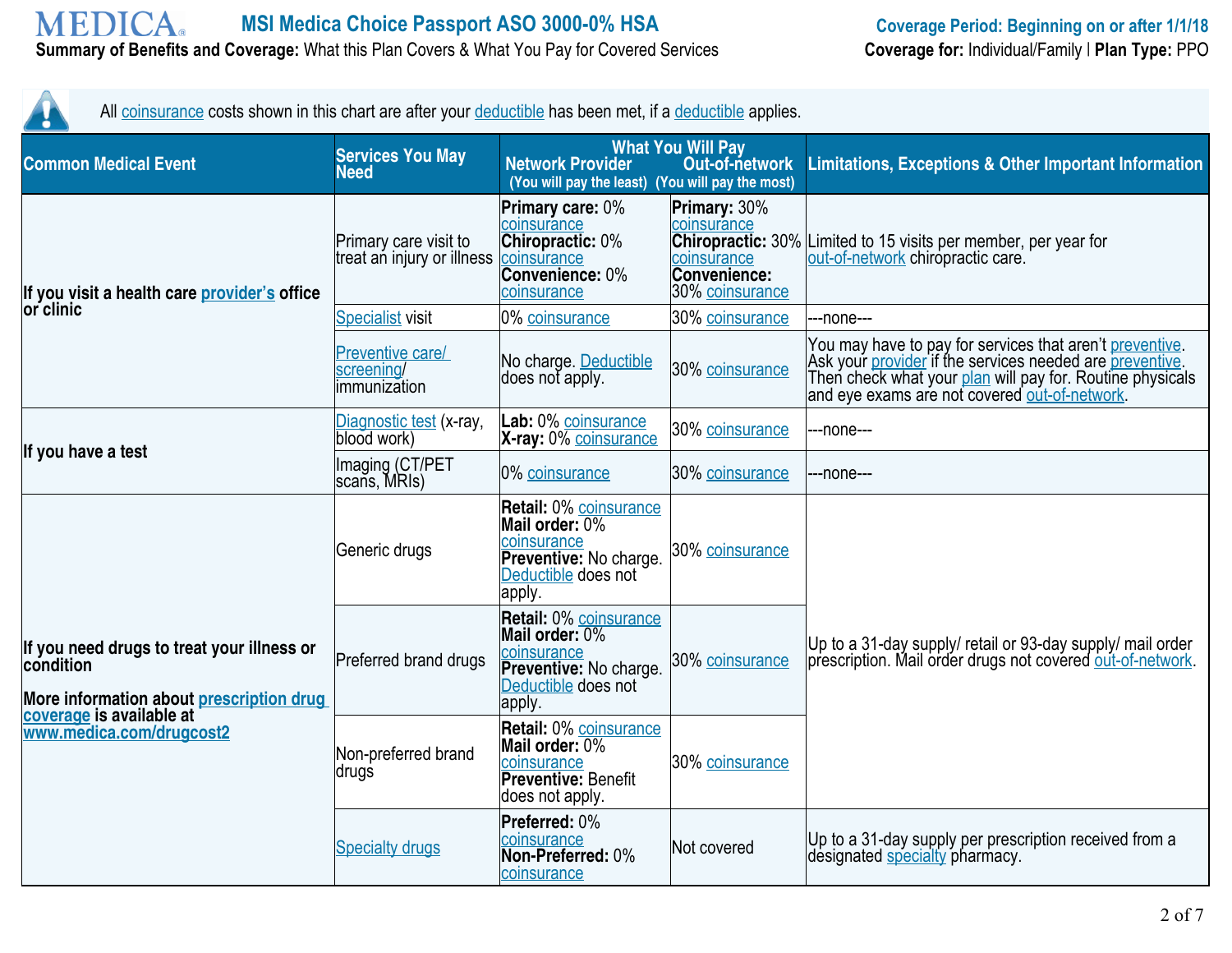# **MEDICA**

**Summary of Benefits and Coverage:** What this Plan Covers & What You Pay for Covered Services

| <b>Common Medical Event</b>                                               | <b>Services You May</b><br><b>Need</b>               | <b>Network Provider</b><br>(You will pay the least) (You will pay the most)                                   | <b>What You Will Pay</b><br>Out-of-network | <b>Limitations, Exceptions &amp; Other Important Information</b>                                   |
|---------------------------------------------------------------------------|------------------------------------------------------|---------------------------------------------------------------------------------------------------------------|--------------------------------------------|----------------------------------------------------------------------------------------------------|
| If you have outpatient surgery                                            | Facility fee (e.g.,<br>ambulatory surgery<br>center) | 0% coinsurance                                                                                                | 30% coinsurance                            | ---none---                                                                                         |
|                                                                           | Physician/surgeon fees 0% coinsurance                |                                                                                                               | 30% coinsurance                            | ---none---                                                                                         |
|                                                                           | <b>Emergency room care</b>                           | 0% coinsurance                                                                                                | Covered as an<br>in-network benefit.       | ---none---                                                                                         |
| If you need immediate medical attention                                   | <b>Emergency medical</b><br>transportation           | 0% coinsurance                                                                                                | Covered as an<br>in-network benefit.       | ---none---                                                                                         |
|                                                                           | <b>Urgent care</b>                                   | 0% coinsurance                                                                                                | Covered as an<br>in-network benefit.       | ---none---                                                                                         |
| If you have a hospital stay                                               | Facility fee (e.g.,<br>hospital room)                | 0% coinsurance                                                                                                | 30% coinsurance                            | ---none---                                                                                         |
|                                                                           | Physician/surgeon fees 0% coinsurance                |                                                                                                               | 30% coinsurance                            | ---none---                                                                                         |
| If you need mental health, behavioral<br>health, or substance abuse needs | Outpatient services                                  | 0% coinsurance                                                                                                | 30% coinsurance                            | ---none---                                                                                         |
|                                                                           | Inpatient services                                   | 0% coinsurance                                                                                                | 30% coinsurance                            | ---none---                                                                                         |
| If you are pregnant                                                       | Office visits                                        | <b>Prenatal care: No</b><br>charge. Deductible does<br>not apply.<br><b>Postnatal care: 0%</b><br>coinsurance | 30% coinsurance                            | Maternity care may include tests and services described<br>elsewhere in the SBC (i.e. ultrasound.) |
|                                                                           | Childbirth/delivery<br>professional services         | 0% coinsurance                                                                                                | 30% coinsurance                            | ---none---                                                                                         |
|                                                                           | Childbirth/delivery<br>facility services             | 0% coinsurance                                                                                                | 30% coinsurance                            | ---none---                                                                                         |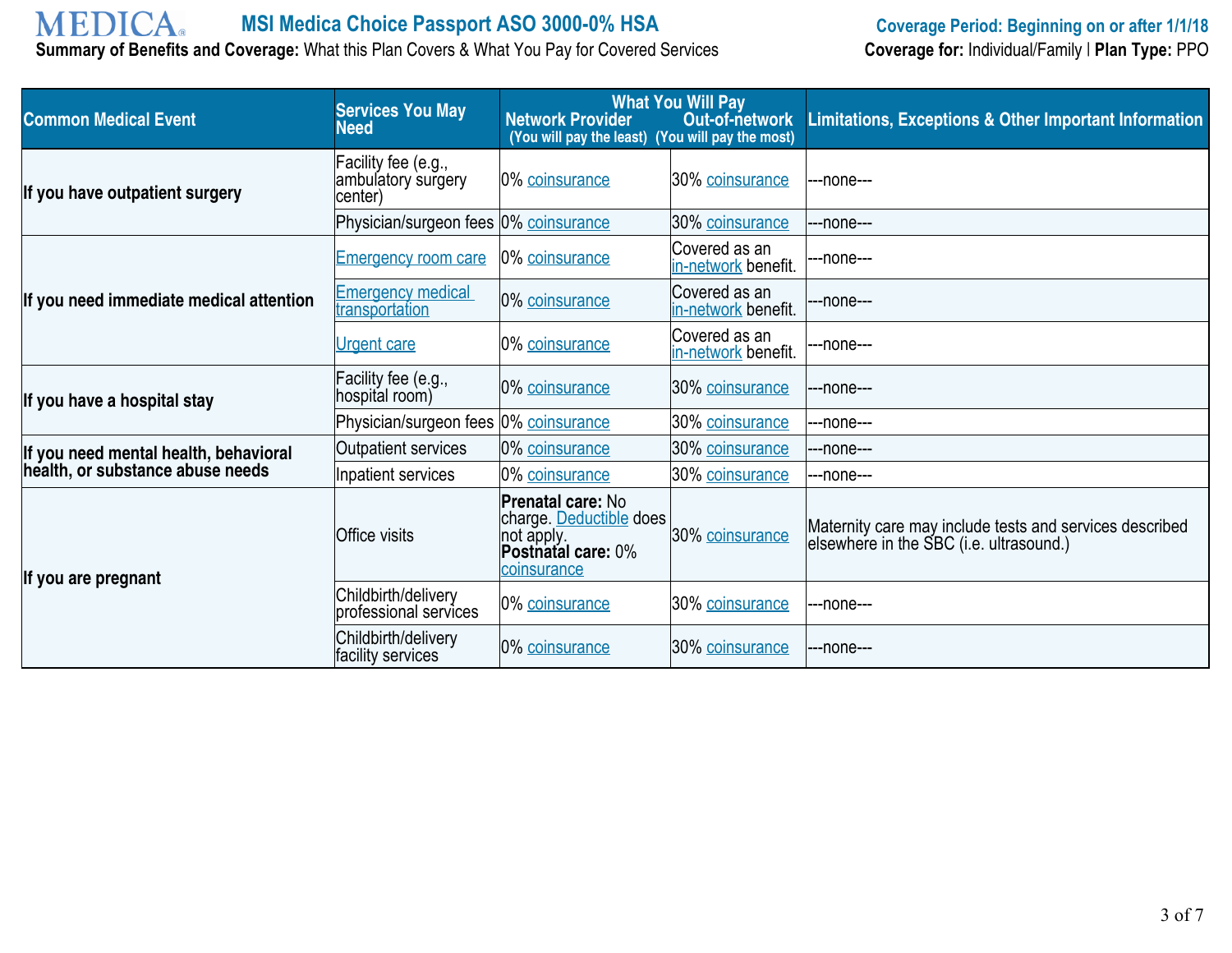# **MEDICA**

**Summary of Benefits and Coverage:** What this Plan Covers & What You Pay for Covered Services

| <b>Common Medical Event</b>                                       | <b>Services You May</b><br><b>Need</b> | <b>Network Provider</b><br>(You will pay the least) (You will pay the most) | <b>What You Will Pay</b><br>Out-of-network | Limitations, Exceptions & Other Important Information                                                                                                                                |
|-------------------------------------------------------------------|----------------------------------------|-----------------------------------------------------------------------------|--------------------------------------------|--------------------------------------------------------------------------------------------------------------------------------------------------------------------------------------|
|                                                                   | Home health care                       | 0% coinsurance                                                              | 30% coinsurance                            | Limited to 40 visits per member per year in and<br>out-of-network combined.                                                                                                          |
|                                                                   | <b>Rehabilitation services</b>         | 0% coinsurance                                                              | 30% coinsurance                            | Physical and occupational therapy combined limited to 20<br>visits out-of-network per member per year. Out-of-network<br>speech therapy is limited to 20 visits per member per year. |
| If you need help recovering or have other<br>special health needs | <b>Habilitation services</b>           | 0% coinsurance                                                              | 30% coinsurance                            | Physical and occupational therapy combined limited to 20<br>visits out-of-network per member per year. Out-of-network<br>speech therapy is limited to 20 visits per member per year. |
|                                                                   | <b>Skilled nursing care</b>            | 0% coinsurance                                                              | 30% coinsurance                            | 120 day limit combined in and out-of-network per member<br>per year.                                                                                                                 |
|                                                                   | Durable medical<br>equipment           | 0% coinsurance                                                              | 30% coinsurance                            | ---none---                                                                                                                                                                           |
|                                                                   | <b>Hospice services</b>                | 0% coinsurance                                                              | 30% coinsurance                            | ---none---                                                                                                                                                                           |
|                                                                   | Children's eye exam                    | No charge. Deductible<br>does not apply.                                    | Not covered                                | ---none---                                                                                                                                                                           |
| If your child needs dental or eye care                            | Children's glasses                     | Not covered                                                                 | Not covered                                | Glasses are not covered by the plan.                                                                                                                                                 |
|                                                                   | Children's dental<br>$ check-up$       | Not covered                                                                 | lNot covered                               | Dental check-ups are not covered by the plan.                                                                                                                                        |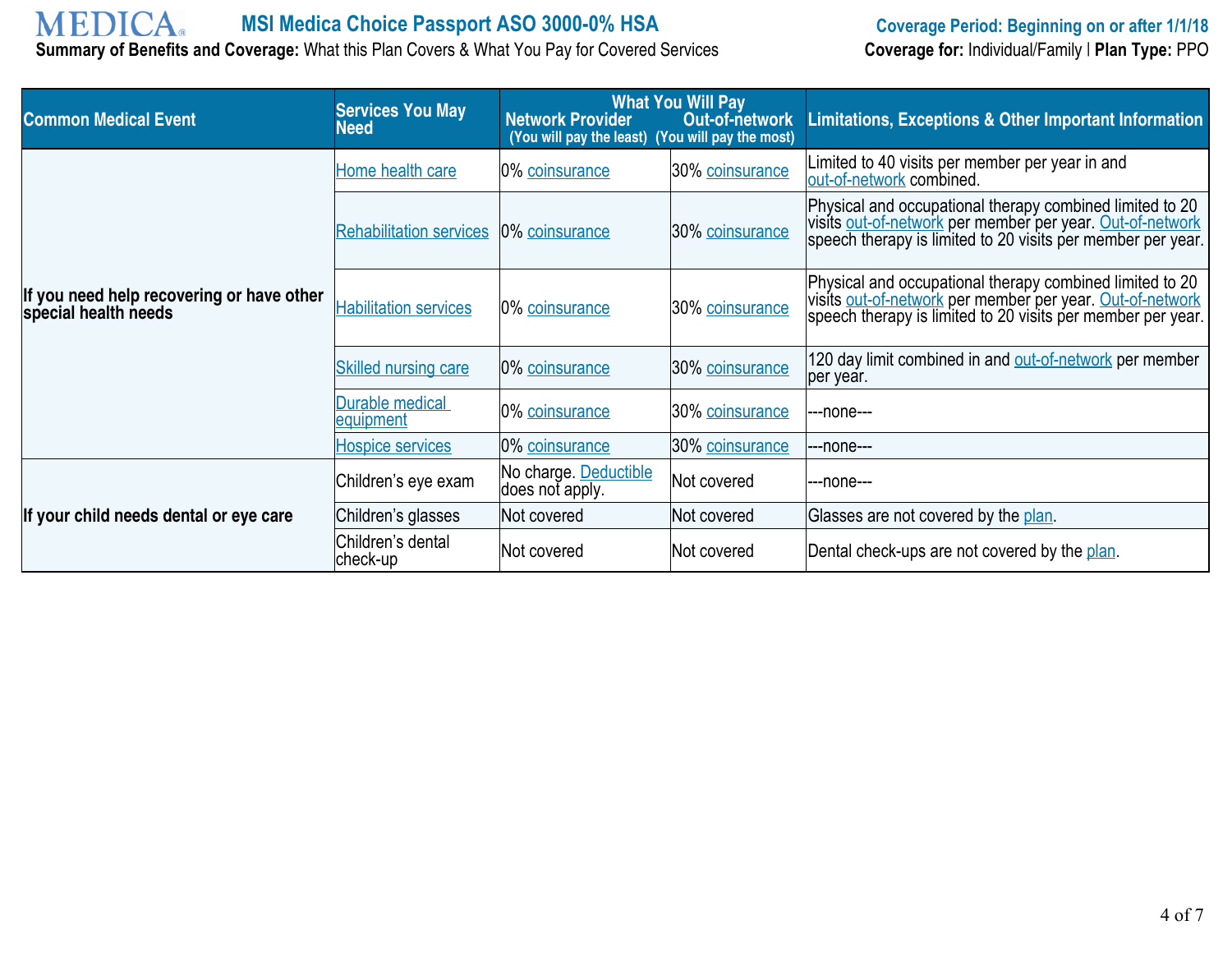## **Excluded Services & Other Covered Services:**

|  | • Acupuncture exceeding 15 visits per member<br>per year for in-network and out-of-network<br>acupuncture services combined<br>• Bariatric Surgery<br>• Chiropractic care exceeding 15 visits per<br>member per year for out-of-network chiropractic<br>care.<br>• Cosmetic Surgery | Services Your Plan Generally Does NOT Cover (Check your policy or plan document for more information and a list of other excluded services.)<br>Dental Care (Adult)<br>Dental check-up<br>Glasses<br>Hearing aids except for members 18 years of<br>age and younger for hearing loss that is not<br>correctable by other covered procedures;<br>coverage is limited to one hearing aid per ear<br>every three years. | Infertility treatment<br>• Long Term Care<br>• Private-duty nursing<br>• Routine foot care except for specified conditions<br>Weight Loss programs |
|--|-------------------------------------------------------------------------------------------------------------------------------------------------------------------------------------------------------------------------------------------------------------------------------------|----------------------------------------------------------------------------------------------------------------------------------------------------------------------------------------------------------------------------------------------------------------------------------------------------------------------------------------------------------------------------------------------------------------------|----------------------------------------------------------------------------------------------------------------------------------------------------|
|--|-------------------------------------------------------------------------------------------------------------------------------------------------------------------------------------------------------------------------------------------------------------------------------------|----------------------------------------------------------------------------------------------------------------------------------------------------------------------------------------------------------------------------------------------------------------------------------------------------------------------------------------------------------------------------------------------------------------------|----------------------------------------------------------------------------------------------------------------------------------------------------|

#### **Other Covered Services (Limitations may apply to these services. This isn't a complete list. Please see your plan document.)**

- Non-emergency care when traveling outside the U.S.
- Routine eye care (Adult)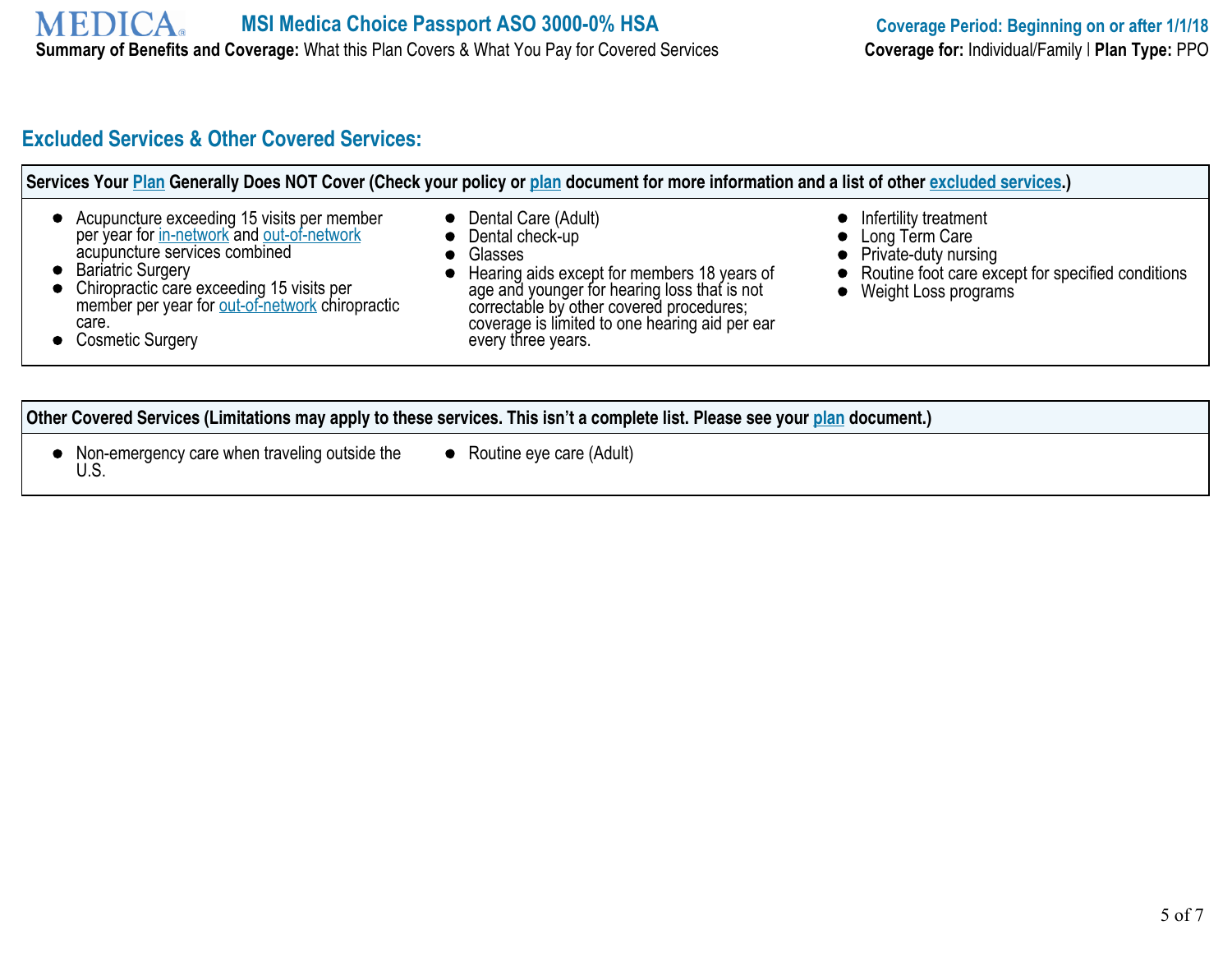#### **Your Rights to Continue Coverage:**

There are agencies that can help if you want to continue your coverage after it ends. The contact information for those agencies is: Department of Labor's Employee Benefits Security Administration at 1-866-444-EBSA (3272) or www.dol.gov/ebsa/healthreform. Other coverage options may be available to you too, including buying individual insurance coverage through the Health Insurance <u>Marketplace</u>. For more information about the <u>Marketplace,</u> visit www.HealthCare.gov or call 1-800-318-2596.

#### **Your Grievance and Appeals Rights:**

There are agencies that can help if you have a complaint against your <u>plan</u> for a denial of a claim. This complaint is called a <u>grievance</u> or appeal. For more information about your rights, look at the explanation of benefits you will receive for that medical <u>claim</u>. Your <u>plan</u> documents also provide complete information to submit a <u>claim, appeal,</u> or a grievance for any reason to your <u>plan</u>. For more information about your rights, this notice, or assistance, contact your <u>plan</u> administrator or you may contact Medica at 1-800-952-3455. You may also contact the Department of Labor's Employee Benefits Security Administration at 1-866-444-EBSA (3272) or <u>www.dol.gov/ebsa/healthreform</u>.

#### **Does this Coverage Provide Minimum Essential Coverage? Yes**

If you don't have Minimum Essential Coverage for a month, you'll have to make a payment when you file your tax return unless you qualify for an exemption from the requirement that you have health coverage for that month.

## **Does this Coverage Meet the Minimum Value Standard? Yes**

If your plan doesn't meet the Minimum Value Standards, you may be eligible for a premium tax credit to help you pay for a plan through the Marketplace.

For assistance, call the number included in this document or on the back of your ID card.

Dine k'ehji shich'i' hadoodzih ninizingo, beesh bee hane'e binumber naaltsoos bikaahigii bich'i' hodiilnih ei doodaii bee neehozin biniiye nanitinigii bine'dee bikaa doo aldo'.

#### 若需要中文协助,请拨打本文件内或您会员卡背面的电话号码。

Para sa tulong sa Tagalog, tawagan ang numerong kabilang sa dokumentong ito o sa likod ng iyong ID card.

Para obtener asistencia en español, llame al número de teléfono que se incluye en este documento o al dorso de su tarjeta de identificación.

 *---------------------- To see examples of how this plan might cover costs for a sample medical situation, see the next section. ----------------------*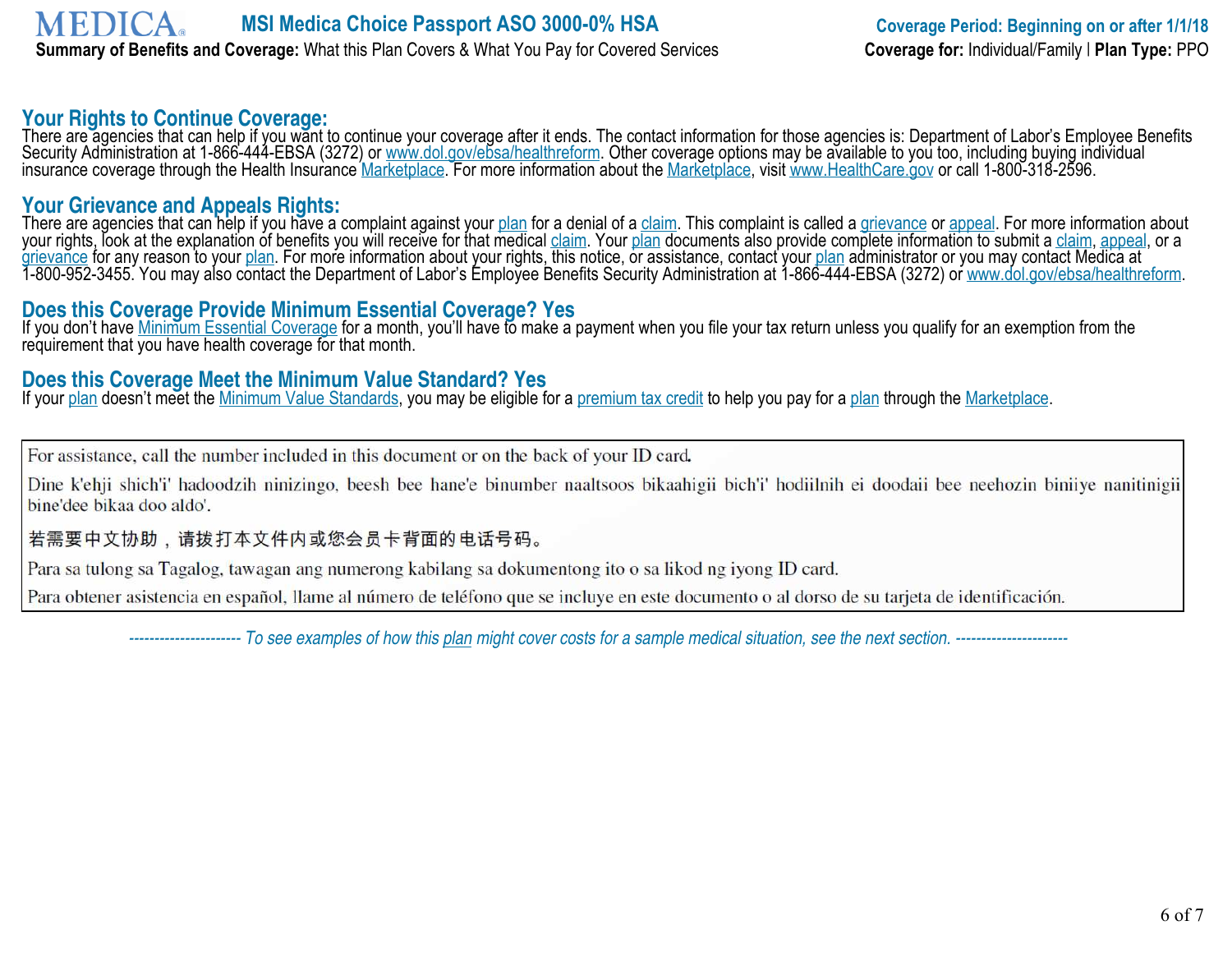## **About these Coverage Examples:**



This is not a cost estimator. Treatments shown are just examples of how this plan might cover medical care. Your actual costs will be different depending on the actual care you receive, the prices your <u>providers</u> charge, and many other factors. Focus on the <u>cost sharing amounts</u> (deductibles, copayments and <u>coinsurance</u>) and <u>excluded services</u> under the <u>plan</u>. Use this information to compare the portion of costs you might pay under different health <u>plans</u>. Please note these coverage examples are based on self-only coverage.

#### **Peg is Having a Baby** (9 months of in-network pre-natal care and a hospital delivery) **The plan's overall deductible:** \$3,000 **Managing Joe's type 2 Diabetes** (a year of routine in-network care of a well-controlled condition) **The plan's overall deductible: \$3,000** (in-network emergency room visit and follow up care) **The plan's overall deductible:** \$3,000

- **Specialist coinsurance:** 0%
- **Hospital (facility) coinsurance:** 0%
- **Other coinsurance:** 0%

#### **This EXAMPLE event includes services like:**

Specialist office visits (*prenatal care*) Childbirth/Delivery Professional Services Childbirth/Delivery Facility Services Diagnostic tests (*ultrasounds and blood work*) Specialist visit (*anesthesia*)

 **Total Example Cost \$12,800** 

#### **In this example, Peg would pay:**

| <b>Cost Sharing</b>        |         |  |
|----------------------------|---------|--|
| <b>Deductibles</b>         | \$3,000 |  |
| <b>Copayments</b>          | \$(     |  |
| Coinsurance                | \$0     |  |
| What isn't covered         |         |  |
| Limits or exclusions       | \$60    |  |
| The total Peg would pay is | \$3,060 |  |

- 
- **Specialist coinsurance:** 0%
- **Hospital (facility) coinsurance:** 0%
- **Didelet Coinsurance: 0%**

#### **This EXAMPLE event includes services like:**  Primary care physician office visits (*including disease education*) Diagnostic tests (*blood work*) Prescription drugs Durable medical equipment (*glucose meter*)

| <b>Total Example Cost</b> | \$7,400 |
|---------------------------|---------|
|                           |         |

#### **In this example, Joe would pay:**

| <b>Cost Sharing</b>        |         |  |
|----------------------------|---------|--|
| <b>Deductibles</b>         | \$3,000 |  |
| <b>Copayments</b>          | \$0     |  |
| Coinsurance                |         |  |
| What isn't covered         |         |  |
| Limits or exclusions       | \$0     |  |
| The total Joe would pay is | \$3,000 |  |

# **Mia's Simple fracture**

- 
- 
- **Specialist coinsurance:** 0%
- **Hospital (facility) coinsurance:** 0%
- **Other coinsurance:** 0%

#### **This EXAMPLE event includes services like:**

Emergency room care (*including medical supplies*) Diagnostic test (*x-ray*) Durable medical equipment (*crutches*) Rehabilitation services (*physical therapy*)

| Total Example Cost | \$1,900 |
|--------------------|---------|
|--------------------|---------|

#### **In this example, Mia would pay:**

| <b>Cost Sharing</b>        |         |  |
|----------------------------|---------|--|
| <b>Deductibles</b>         | \$1,900 |  |
| <b>Copayments</b>          | \$C     |  |
| Coinsurance                | \$0     |  |
| What isn't covered         |         |  |
| Limits or exclusions       | \$0     |  |
| The total Mia would pay is | \$1,900 |  |

This plan is a self-funded group health plan administered by Medica Self Insured. The plan would be responsible for the other costs of these EXAMPLE covered services.